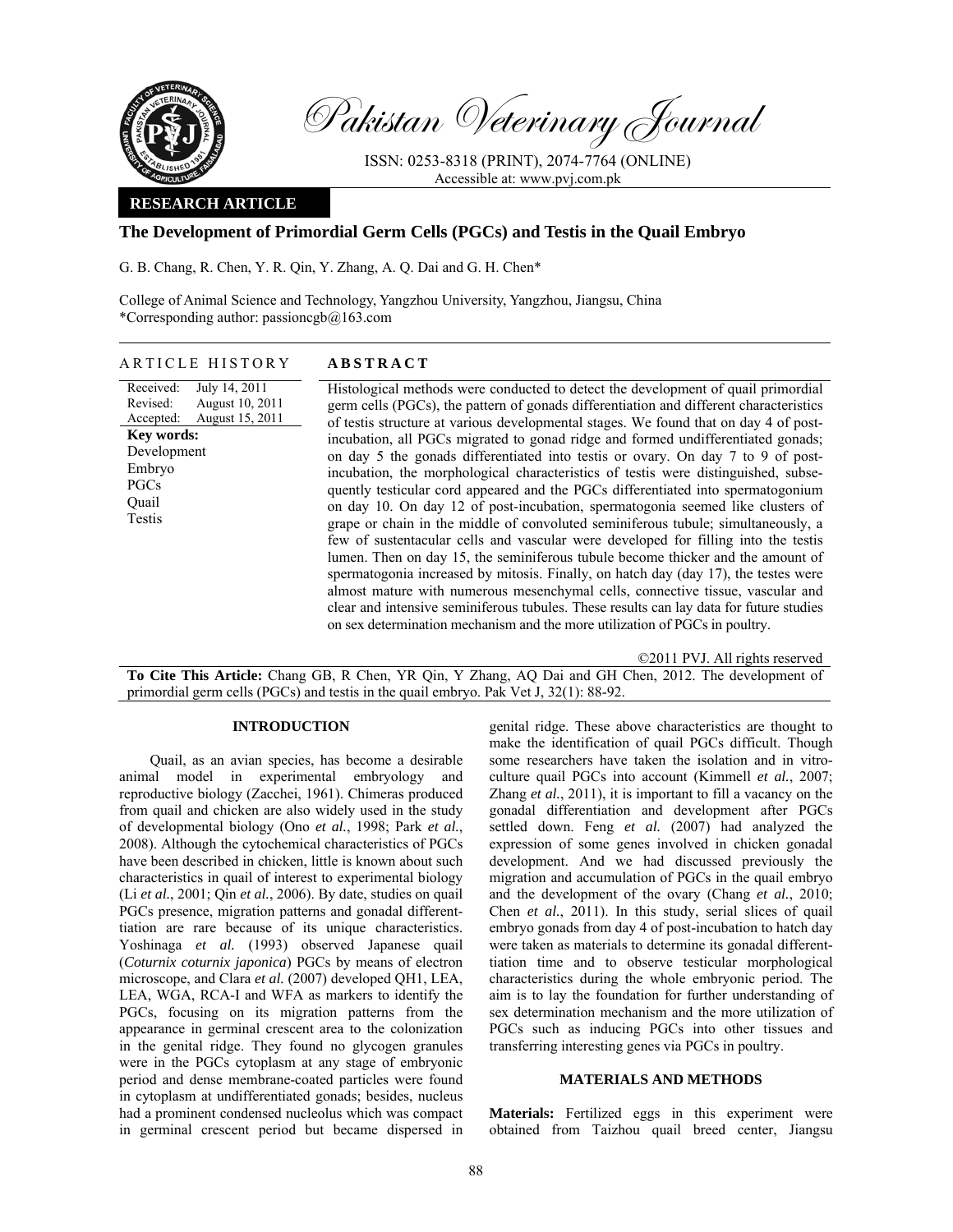Province, China. Every 3~5 quail eggs were used from day 4 of post-incubation to hatch day. Here, fertilized eggs were incubated at 38°C and a relative humidity of 60%.The quail embryos from day 4 to day 6 were wholly fixed in Rossman's solution. The chemical composition of Rossman's solution was as follows: picric acid in absolute alcohol, 90 ml; formaldehyde, 10 ml. The quail embryo gonads from day 7 of post-incubation to hatch day were fixed in 4% formaldehyde.

**Embryo collection:** To collect embryos from day 4 to 6 of post-incubation, the blunt end of the egg (environmental control: temperature, 38°C; humidity, 60%) was gently knocked out with ophthalmic forceps and the shell and shell membrane were removed; after the embryo was transferred into Petri dish filled with warm (38.5°C) 0.75% saline, embryo sac and the outer membrane surrounding the embryo were cut off, and then the embryo was rinsed with clean warm 0.75% saline gently for 3 times. Finally, the embryo was soaked in Rossman's solution overnight.

**Gonads collection:** To collect gonads from day 7 to hatch day, the belly of the embryo was anatomized with ophthalmic forceps and the parts except gonad and kidney were removed; then the samples were transferred into 4% formaldehyde and fixed overnight.

**Tissue slicing and staining:** The above samples were embedded with paraffin. Sections  $(5\neg 7\mu m)$  were cut with a microtome and mounted on pretreated glass slides, then the slices were stained with Hematoxylin-Eosin (HE). Finally, they were observed under the optical microscope and photographed.

## **RESULTS**

The histological results observed by the microscope were shown in Fig. 1 and 2.





Fig. 1: Results of the whole quail embryo and its gonad slices from day 4 to 7 of post-incubation.

Day 4: The whole embryo slices, in which PGCs gathered in the epithelial thickening zone of body cavity; here genital ridge and kidney were not completely separated. The arrow showed genital ridge area, ×400.

Day 5: Gonads differentiated into ovary, and it seemed like locusts lying on the kidney. The arrow showed the differentiated ovary, ×100.

Day 5: The arrow indicated ovary containing medulla and cortex, ×400.

Day 5: The arrow pointed to the differentiated testis,  $\times$  100.

Day 5: Observation of testis not containing medulla and cortex, evenly distributed, ×1000.

Day 7: Testicular cord in early stage, ×1000.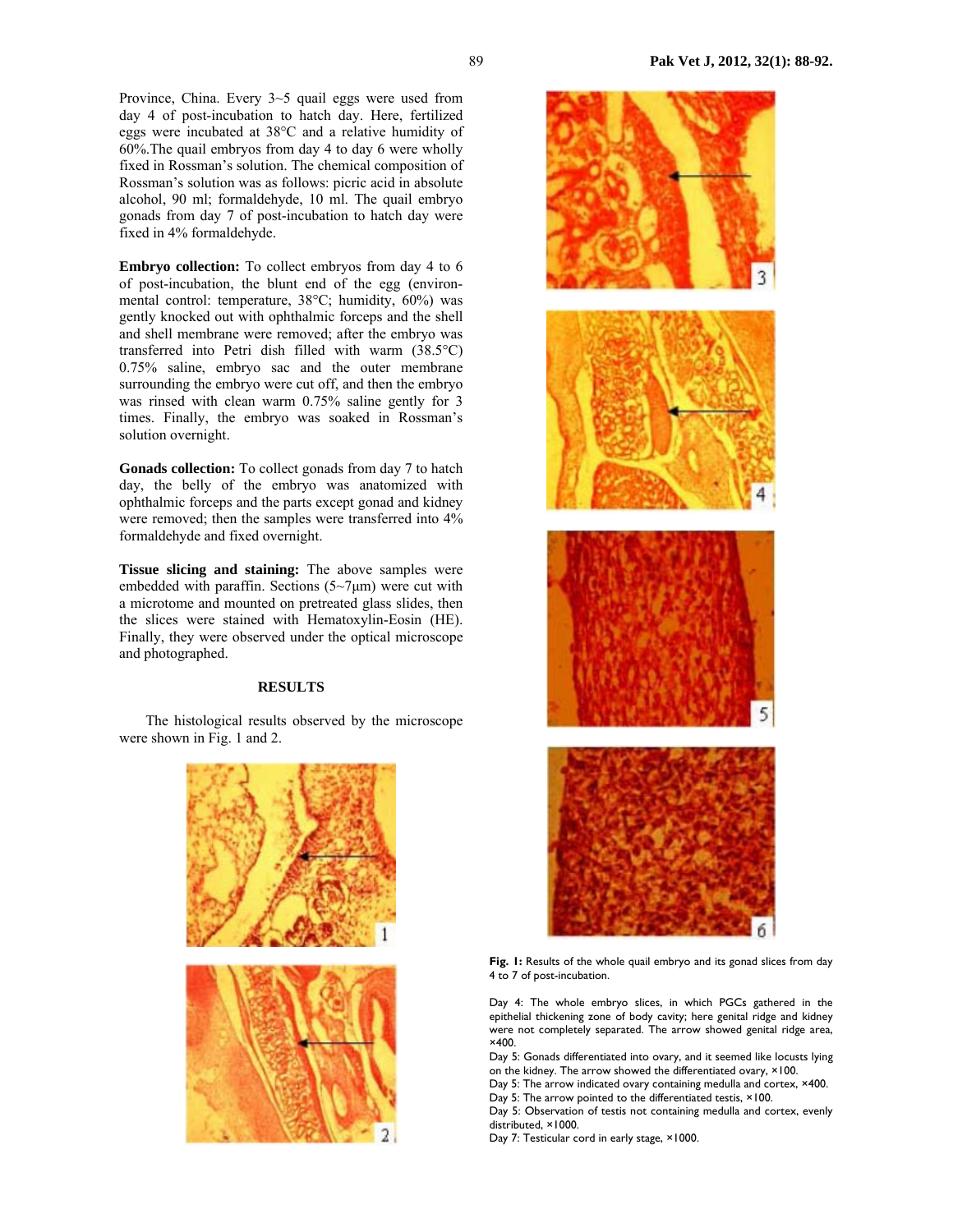

**Fig. 2:** Results of testis slice of quail from day 10 to hatch day, stained by HE

- Day 10: The local observation of testis×100.
- Day 12: The testis cord×1000.
- Day 14: The typical seminiferous tubules cord×1000.
- Day 15: The whole slice of testis and mesonephron×40.
- Day 15: The seminiferous cords were closely intertwined×1000.
- Day 16: The outer layer was myoid cells, the seminiferous cords became longer×1000.
- Day 17: The testis showed like shoes×40.
- Day 17: The local observation of testis×100.
- Day 17: The seminiferous cords were more mature, containing elastic fiber, vascular and lymphatic between them×1000.
- Hatch day: The local observation of testis×100
- Hatch day: The testis cord×1000

**Genital region on day 4:** Successive quail embryo and gonad slices showed that the kidney had generated at this stage. In the inner side of kidney tube, primitive genital ridge had already appeared and began to depart from kidney, but had no obvious boundaries & shared the same parenchyma with kidney tube, which suggested that some kidney cells had involved in the formation of genital ridge. Here, PGCs had already migrated to the primitive genital ridge and were neatly arranged in epithelial thickening zone of body cavity which seemed like a slight belt.

**Gonads on day 5:** Kidney under the microscope was obvious and clear to see at this stage, and the gonad was close to the inner side edge of kidney. Gonad elongated vertically along the inner side edge of kidney and was larger than on day 4. A layer cells like PGCs could be found in gonadal epithelium, and the gonad was divided into two parts which seemed like ovary cortex and medulla. On the contrary, some slices of gonads showed evenly distributed cells without distinction of ovary-like cortex and medulla, which indicated the developmental trend towards testis. In general, day 5 of post-incubation was just the period of gonadal differentiation.

**Gonads on day 7:** At this stage, testicular features had appeared and testis was a long strip-like tissue with a thin layer of cells outside but many germ cells inside. The significant difference from ovary was no cortex in testis.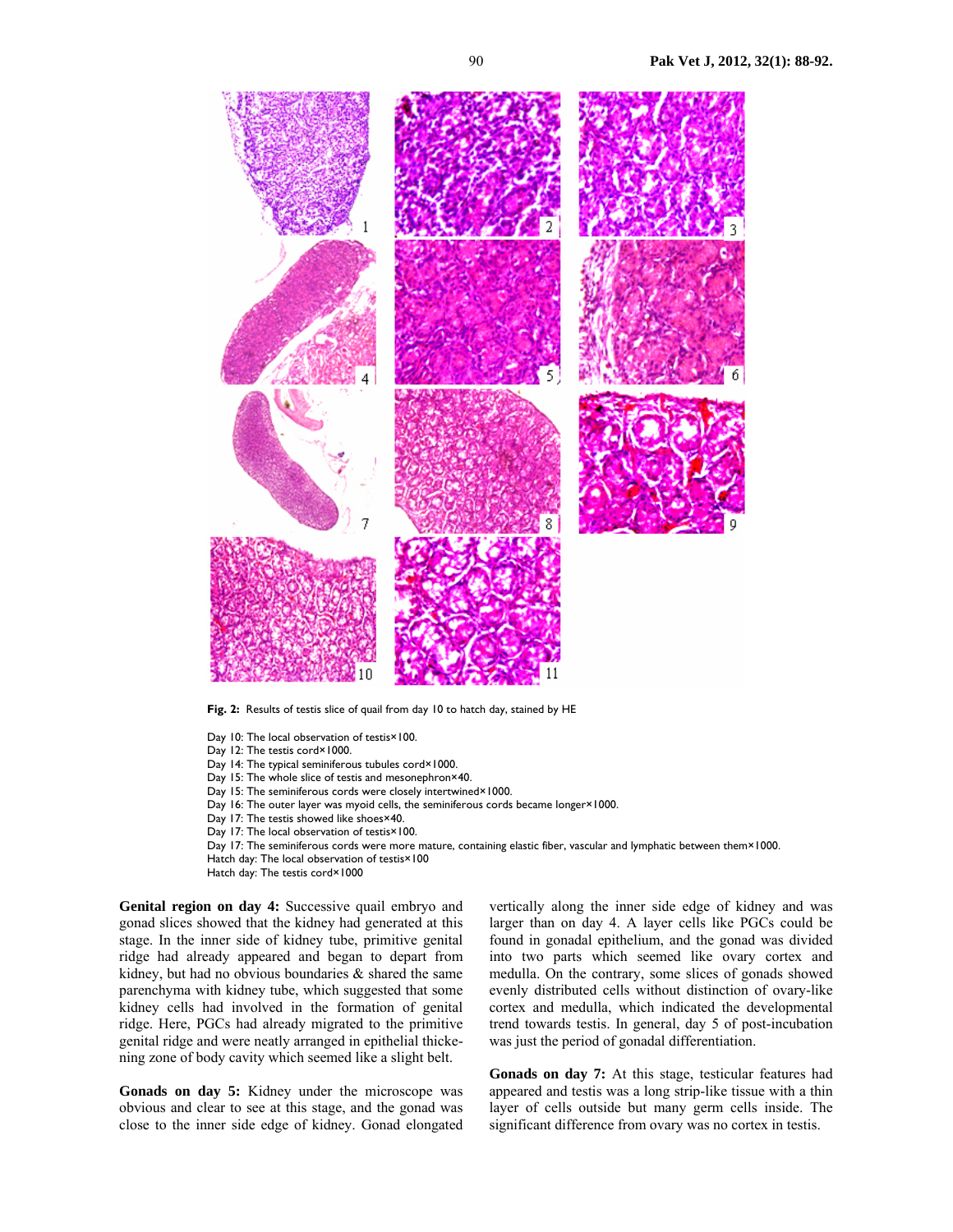**Testis on day 10:** Testis showed the shape of two slender ends with a wide middle, and some layers of pinacocytes were on the edge. Under the epithelium, there were some prismatic mesenchymal cells. Funicular structure appeared inside of testis. Germ cells aligned as round or oval which formed early phase sex cords or so-called testicular cord. In the testicular cord, the spermatogonial cells and Sertoli cells were developed. Spermatogonial cells were large and round cells with clear cytoplasm and boundary, which dispersed in the center or around the testicular cord. Sertoli cells were nondirectional, small and long round cells with unclear boundary and deep staining nuclear. Sertoli cells were more than spermatogonial cells and distributed along the basement membrane.

**Testis on day 12:** After HE staining, the external morphology of testis was similar to that of day 11, but convoluted seminiferous tubules were more and larger, some of which showed a circle-shaped, and some elongated oval-shaped. There were a layer of big round germ cells and some undifferentiated cells dispersed. The undifferentiated cells were oval-shaped and deep staining because of a little invisible cytoplasm. Germ cells termed Spermatogonia were arranged into a neat circle along the basement membrane and dyed bright. Some red blood vessels began to appear between convoluted seminiferous tubules. Generally, throughout the whole embryonic period, testicular cord were all filled with a number of mesenchymal cells which were dyed red because of eosinophilic cytoplasm. But on day 12 of post-incubation, some mature mesenchymal cells seemed like spermatogonia with a large size and a round or flat round shape.

**Testis on day 13:** The morphology of testis has little difference from that of day 12, but the amount of seminiferous tubules increased with radially distributed spermatogonia inside. Inside of basement membrane, there were a little irregular cone-shaped or round small Sertoli's cells. Simultaneously, lots of fibrous connective tissue, a few mesenchymal cells as well as some capillaries were filled in the testicular interstitial substance.

**Testis on day 14:** Typical seminiferous tubules like grape bunch could be obviously observed. Spermatogonia were more loosely distributed on the edge and in the center of seminiferous tubules, but there were no cytoplasmic bridges among them. The amount of grape-like or chainlike spermatogonial cells mass increased gradually. At this stage, spermatogonia were large with light staining cytoplasm and meiosis had not happened yet. Sertoli's cells were oval with deep staining and almost invisible because of little cytoplasm involved. Besides many fiberlike connective tissues, there were lots of interstitial cells and capillaries in testis interstitial tissue. The amount of mesenchymal cells was much more than that of day 13, and the cells were distributed in crowds.

**Testis on day 15 and 16:** Testis was shoes-like and shown as two wide sides and a slight middle. Seminiferous tubules became bigger and closer to each other, some of which were round or irregular round because of crushing. Inside of the testis, it was solid-like, and a single-layer or two–layers of spermatogonia were arranged and attached to basement membrane. Some spermatogonia began to meiosis, so the amount was gradually increased with sparse mesenchymal cells. On day 16, the outside of testis were full of multilayer muscle-like cells. Seminiferous tubules became longer and bigger, while spermatogonia became smaller and seemed to be at a fast-proliferated stage.

**Testis on day 17 and hatch day:** Testis was also shoes-like but became longer and bigger than on day 16. Seminiferous tubules were clear and intensive, and the lumen became not solid-like. Big elastic fibers, blood vessels, lymphatic tubes, etc., were filled among the seminiferous tubules, and different forms of mesenchymal cells outside tubules became sparse. Besides, linear extracellular matrix also appeared. On hatch day, the morphological characteristics were very similar to that of the day 17.

## **DISCUSSION**

Selective glycosides on PGCs surface play an important role in migration, colonization and early differentiation to oocytes or spermatogenic cells. Clara *et al.* (2007) confirmed that the development time of quail's gonad was different from that of chicken through the research on the specific binding antibody and lectins of PGCs surface glycoside. In chick embryo, Swartz (1982) reported that acid phosphatase activity did not appear within PGCs until 3 days of incubation, and then in only a few PGCs in the active phase of their migration in the dorsal mesentery, suggesting that there is no large wave of degeneration of these cells during migration. Li *et al.* (2005) reported that chicken gonads began to differentiate at 29HH (according to Hamburger and Hamilton, 1951), namely, on day 6 of post-incubation, and on day 7 male gonads began to show testis characteristics. In this study, quail PGCs started to migrate into genital ridge and separated from kidney on day 4 (stage 18 of Zacchei, 1961). On day 5 (stage 20 of Zacchei), the gonad differentiated into testis or ovary and morphology of testis was obviously observed on day 7 to 9 (stage 23~26 of Zacchei). Many reports also confirmed the exact time of gonad differentiation (on day 6 of post-incubation) by PCR detection of embryonic sex chromosome ZZ and ZW (Clara *et al.*, 2007), which was one day later than our results. In addition, Kingston and Bumstead (1995) reported that the time of female PGCs differentiation into ovary was earlier than that of male PGCs differentiation into testis in chicken, and PGCs in ovary began to meiosis and differentiated into oogonia on day 8 (34HH), while male PGCs began to differentiate into spermatogonia on day 13 (39HH). By contrast, in quail, PGCs differentiated into oogonia on day 7 (stage 23 of Zacchei) and differentiated into spermatogonia on day 10 (stage 27 of Zacchei) which showed significant difference from chicken.

Gonadal development depends on the development of cortical and medulla parts which differentiated from mesoderm at early embryonic stage (Ottinger and Brinkley, 1979). The unique tissues have a two-way differentiation potentiality, which involved in a series of complex regulation mechanisms during the process of differentiation into testis. In quail's testis development, up to date we know the expression of DMRT-1, anti